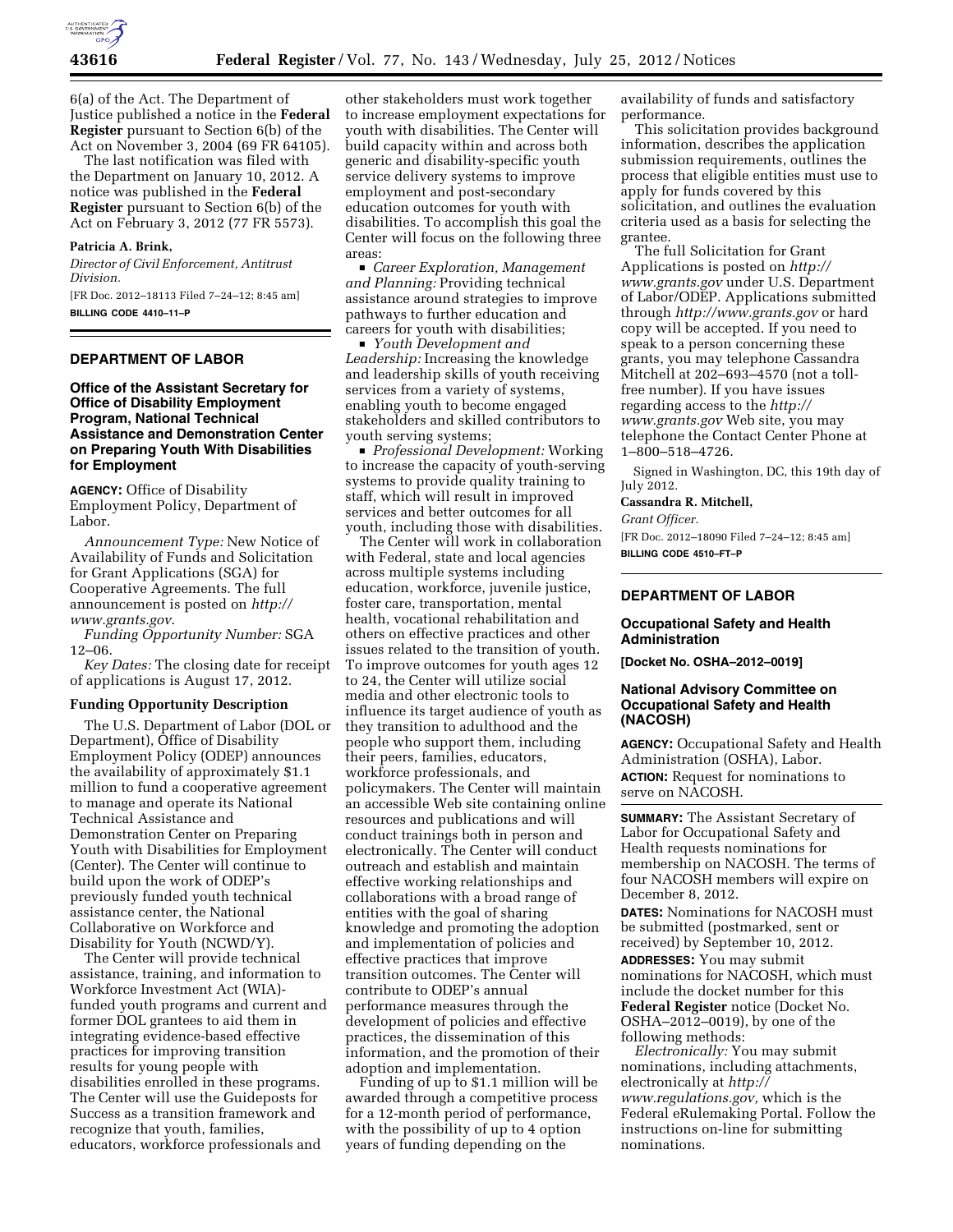*Facsimile:* If your nomination, including attachments, does not exceed 10 pages, you may fax it to the OSHA Docket Office at (202) 693–1648.

*Mail, express delivery, hand delivery, messenger or courier service:* Submit your nomination to the OSHA Docket Office, Room N–2625, U.S. Department of Labor, 200 Constitution Avenue NW., Washington, DC 20210; telephone (202) 693–2350 (OSHA's TTY number is (877) 889–5627). Deliveries (hand, express mail, messenger and courier service) are accepted during the Department of Labor's and Docket Office's normal business hours, 8:15 a.m.–4:45 p.m., e.t, weekdays.

**FOR FURTHER INFORMATION CONTACT:** *For press inquiries:* Mr. Francis Meilinger, OSHA, Office of Communications, U.S. Department of Labor, Room N3647, 200 Constitution Avenue NW., Washington, DC 20210; telephone (202) 693–1999; email *meilinger.francis2@dol.gov*.

*For general information:* Ms. Deborah Crawford, OSHA, Directorate of Evaluation and Analysis, Room N3641, U.S. Department of Labor, 200 Constitution Avenue NW., Washington, DC 20210; telephone (202) 693–1932; fax (202) 693–1641; email *crawford.deborah@dol.gov.* 

**SUPPLEMENTARY INFORMATION:** The Assistant Secretary of Labor for Occupational Safety and Health invites interested individuals to submit nominations for membership on NACOSH. Section 7(a) of the Occupational Safety and Health Act of 1970 (OSH Act) (29 U.S.C. 651, 656) authorizes NACOSH to advise the Secretary of Labor and the Secretary of Health and Human Services on matters relating to the administration of the OSH Act. NACOSH is a continuing advisory body and operates in accordance with the OSH Act, the Federal Advisory Committee Act (5 U.S.C. App. 2), and regulations issued pursuant to those laws (29 CFR Part 1912a, 41 CFR Part 102–3).

NACOSH is comprised of 12 members, all of whom the Secretary of Labor appoints. Nominations will be accepted for four vacancies. The composition of the Committee and categories of new members to be appointed are as follows:

• Four public representatives—one will be appointed;

• Two management representatives one will be appointed;

• Two labor representatives—none will be appointed;

• Two occupational safety professional representatives—one will be appointed; and

• Two occupational health professional representatives—one will be appointed.

Pursuant to 29 CFR 1912a.2, the Secretary of Health and Human Services (HHS) will designate one of the occupational health professional representatives for appointment by the Secretary of Labor. Therefore, OSHA will provide to HHS all nominations and supporting materials for that membership category.

NACOSH members serve for staggered two-year terms, unless the member becomes unable to serve, resigns, ceases to be qualified to serve, or is removed by the Secretary of Labor. If a vacancy occurs before a term expires, the Secretary may appoint a new member who represents the same interest as the predecessor to serve the remainder of the unexpired term. The Committee meets at least two times a year (29 CFR 1912a.4).

Any interested person or organization may nominate one or more qualified persons for membership on NACOSH. Nominations must include the nominee's name, occupation or current position, and contact information. The nomination also must identify the category that the candidate is qualified to represent, and include a resume of the nominee's background, experience, and qualifications. In addition, the nomination must state that the nominee is aware of the nomination and is willing to serve on NACOSH for a twoyear term.

The Secretary of Labor will appoint NACOSH members on the basis of their experience and competence in the field of occupational safety and health (29 CFR 1912a.2). The information received through this nomination process, in addition to other relevant sources of information, will assist the Secretary of Labor in appointing members to serve on NACOSH. In appointing NACOSH members, the Secretary of Labor will consider individuals nominated in response to this **Federal Register** notice, as well as other qualified individuals.

The U.S. Department of Labor is committed to equal opportunity in the workplace and seeks broad-based and diverse NACOSH membership. The Department will conduct a basic background check of nominees before their appointment using publicly available, Internet-based sources.

### **Public Participation—Submission of Nominations and Access to Docket**

You may submit nominations (1) electronically at *http:// www.regulations.gov,* the Federal eRulemaking Portal; (2) by facsimile (FAX); or (3) by hard copy. All

comments, attachments and other material must identify the Agency name and docket number for this **Federal Register** notice (OSHA Docket No. OSHA–2012–0019). You may supplement electronic nominations by uploading document files electronically. If, instead, you wish to mail additional materials in reference to an electronic or fax submission, you must submit them to the OSHA Docket Office (see **ADDRESSES** section). The additional materials must clearly identify your electronic nomination by name, date, and docket number so OSHA can attach them to your nomination.

Because of security-related procedures, the use of regular mail may cause a significant delay in the receipt of nominations. For information about security procedures concerning the delivery of materials by hand, express delivery, messenger or courier service, please contact the OSHA Docket Office (see **ADDRESSES**).

OSHA posts submissions without change at *http://www.regulations.gov*. Therefore, OSHA cautions interested parties about submitting personal information such as Social Security numbers and birth dates. Although all submissions are listed in the *http:// www.regulations.gov* index, some information (e.g., copyrighted material) is not publicly available to read or download through *http:// www.regulations.gov*. All submissions, including copyrighted material, are available for inspection and copying at the OSHA Docket Office. Information on using the *http://www.regulations.gov* to submit comments and access the docket is available on that Web site. Contact the OSHA Docket Office for information about materials not available through that Web site and for assistance in using the internet to locate docket submissions.

Electronic copies of this **Federal Register** document also are available at *http://www.regulations.gov*. This document, as well as news releases and other relevant information, are available at OSHA's Web site at *http:// www.osha.gov*.

### **Authority and Signature**

David Michaels, Ph.D., MPH, Assistant Secretary of Labor for Occupational Safety and Health, directed the preparation of this notice under the authority granted by section 7 of the Occupational Safety and Health Act of 1970 (29 U.S.C. 656), the Federal Advisory Committee Act (5 U.S.C. App. 2); 29 CFR part 1912a; 41 CFR part 102– 3; and Secretary of Labor's Order No. 1– 2012 (77 FR 3912, 1/25/2012).